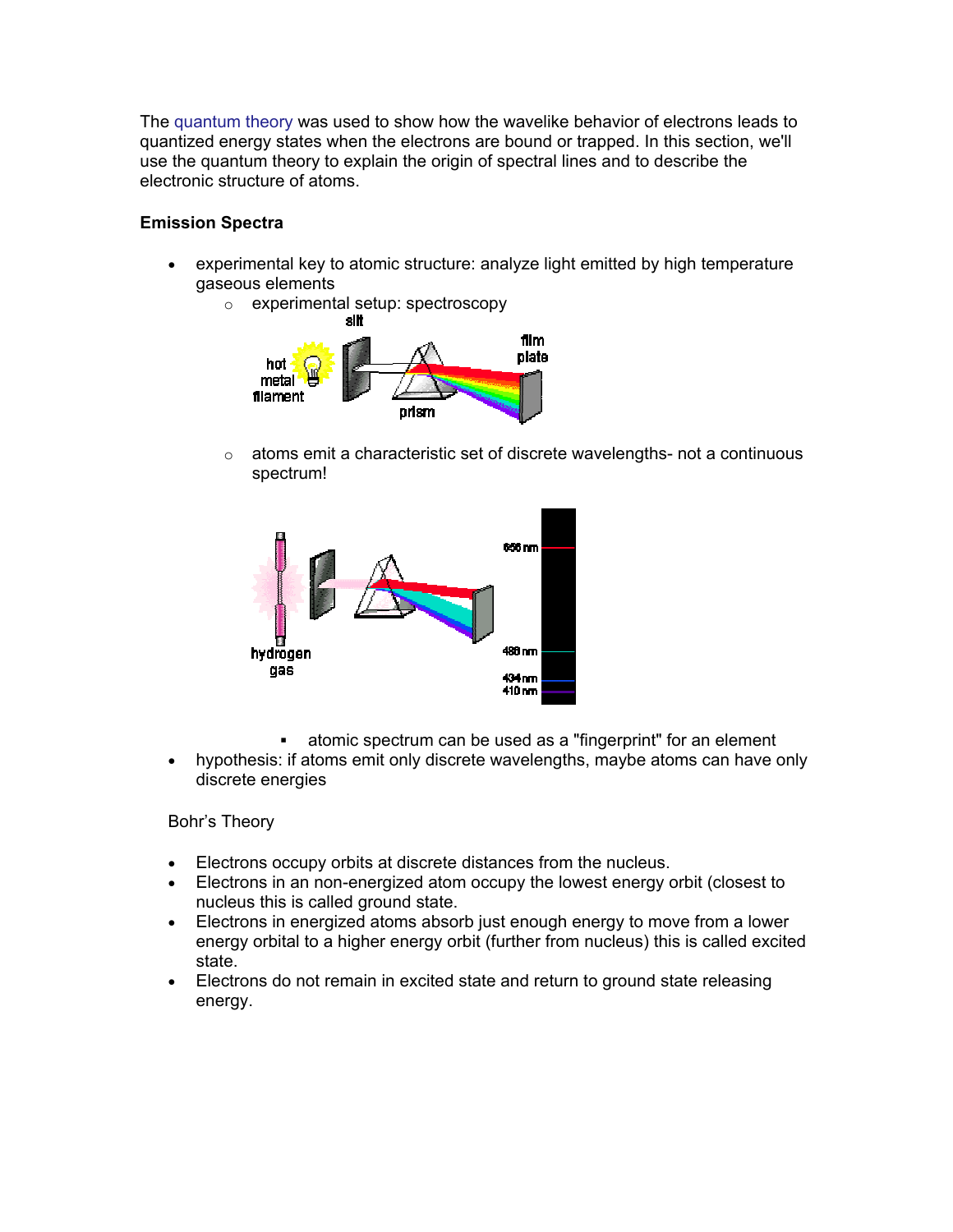#### an analogy



A turtle sitting on a ramp can have any height above the ground- and so, any potential energy



A turtle sitting on a staircase can take on only certain discrete energies

- $\circ$  energy is required to move the turtle up the steps (absorption)
- $\circ$  energy is released when the turtle moves down the steps (emission)
- o only discrete amounts of energy are absorbed or released (energy is said to be **quantized**)

o

energy staircase diagram for atomic hydrogen



- computing line wavelengths using the energy staircase diagram
- computing energy steps from wavelengths in the line spectrum
- summary: line spectra arise from transitions between discrete (**quantized**) energy states

#### **The quantum mechanical atom**

- Electrons in atoms have quantized energies
	- o Electrons in atoms are bound to the nucleus by electrostatic attraction
	- o Electron waves are standing matter waves
	- o standing matter waves have quantized energies, as with the "electron on a wire" model
- Electron standing matter waves are 3 dimensional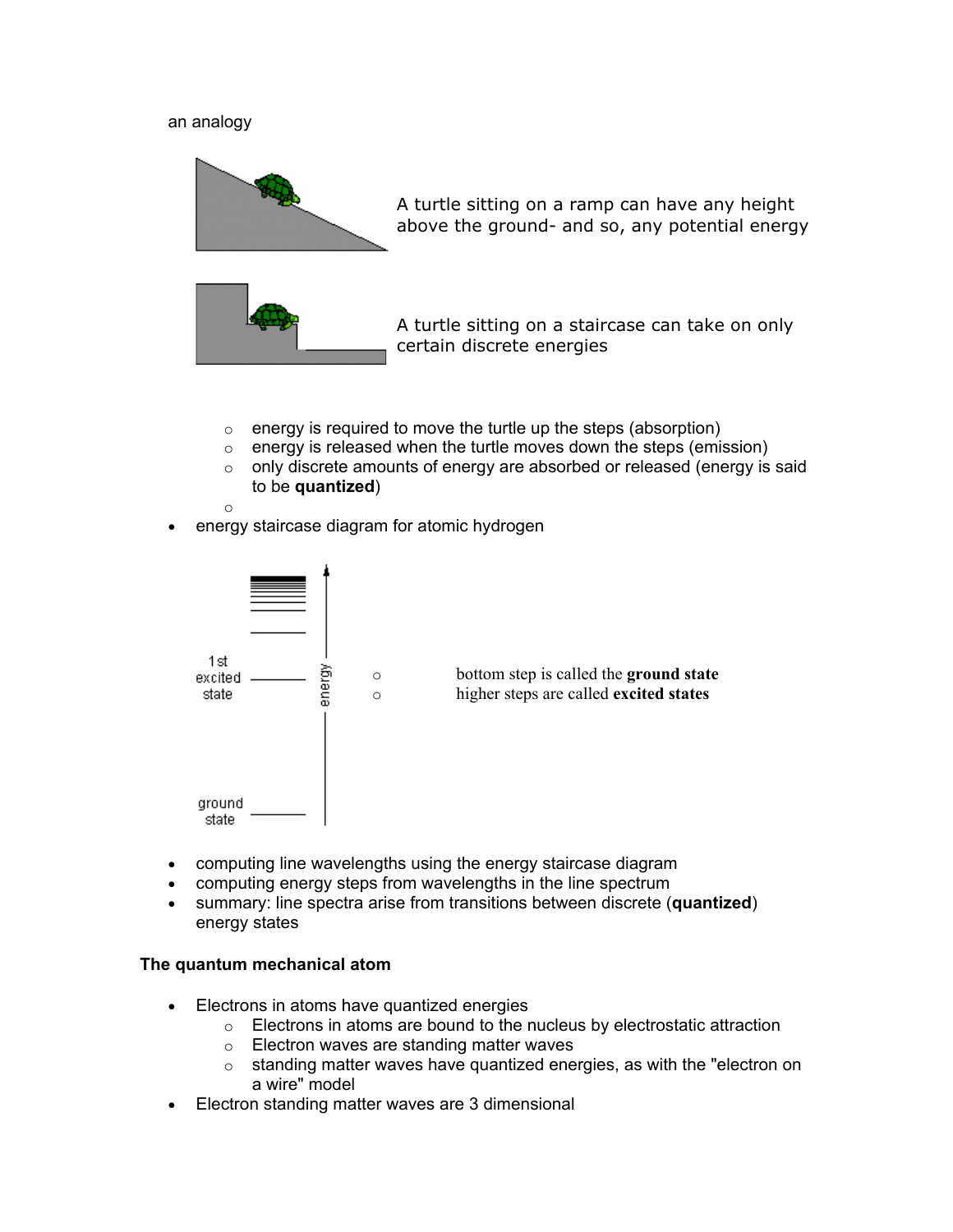- $\circ$  The electron on a wire model was one dimensional; one quantum number was required to describe the state of the electron
- $\circ$  A 3D model requires three quantum numbers
- o A three-dimensional standing matter wave that describes the state of an electron in an atom is called an **atomic orbital**
- The energies and mathematical forms of the orbitals can be computed using the **Schrödinger equation**
	- $\circ$  quantization isn't assumed; it arises naturally in solution of the equation
	- $\circ$  every electron adds 3 variables (x, y, z) to the equation; it's very hard to solve equations with lots of variables.
	- $\circ$  energy-level separations computed with the Schrödinger equation agree very closely with those computed from atomic spectral lines

### **Quantum numbers**

- Think of the quantum numbers as addresses for electrons
- the principal quantum number, n
	- $\circ$  determines the size of an orbital (bigger  $n =$  bigger orbitals)
	- $\circ$  largely determines the energy of the orbital (bigger n = higher energy)
	- $\circ$  can take on integer values  $n = 1, 2, 3, ..., \infty$
	- $\circ$  all electrons in an atom with the same value of n are said to belong to the same **shell**
	- $\circ$  spectroscopists use the following names for shells

| $\beta$     |            |             |                    |  |  |  |
|-------------|------------|-------------|--------------------|--|--|--|
| $\mathbf n$ | shell name | $\mathbf n$ | shell name         |  |  |  |
| 1           | K          | 5           | $\left( \ \right)$ |  |  |  |
| 2           | L          | 6           | P                  |  |  |  |
| 3           | M          | 7           | O                  |  |  |  |
|             | N          |             |                    |  |  |  |
|             |            |             |                    |  |  |  |

Spectroscopist's notation for shells $\mathbf{F}$ 

- $\bullet$  the azimuthal quantum number,  $\ell$ 
	- $\circ$  designates the overall shape of the orbital within a shell
	- $\circ$  affects orbital energies (bigger  $\epsilon$ = higher energy)
	- $\circ$  all electrons in an atom with the same value of fare said to belong to the same **subshell**
	- $\circ$  only integer values between 0 and n-1 are allowed
	- $\circ$  sometimes called the orbital angular momentum quantum number
	- o spectroscopists use the following notation for subshells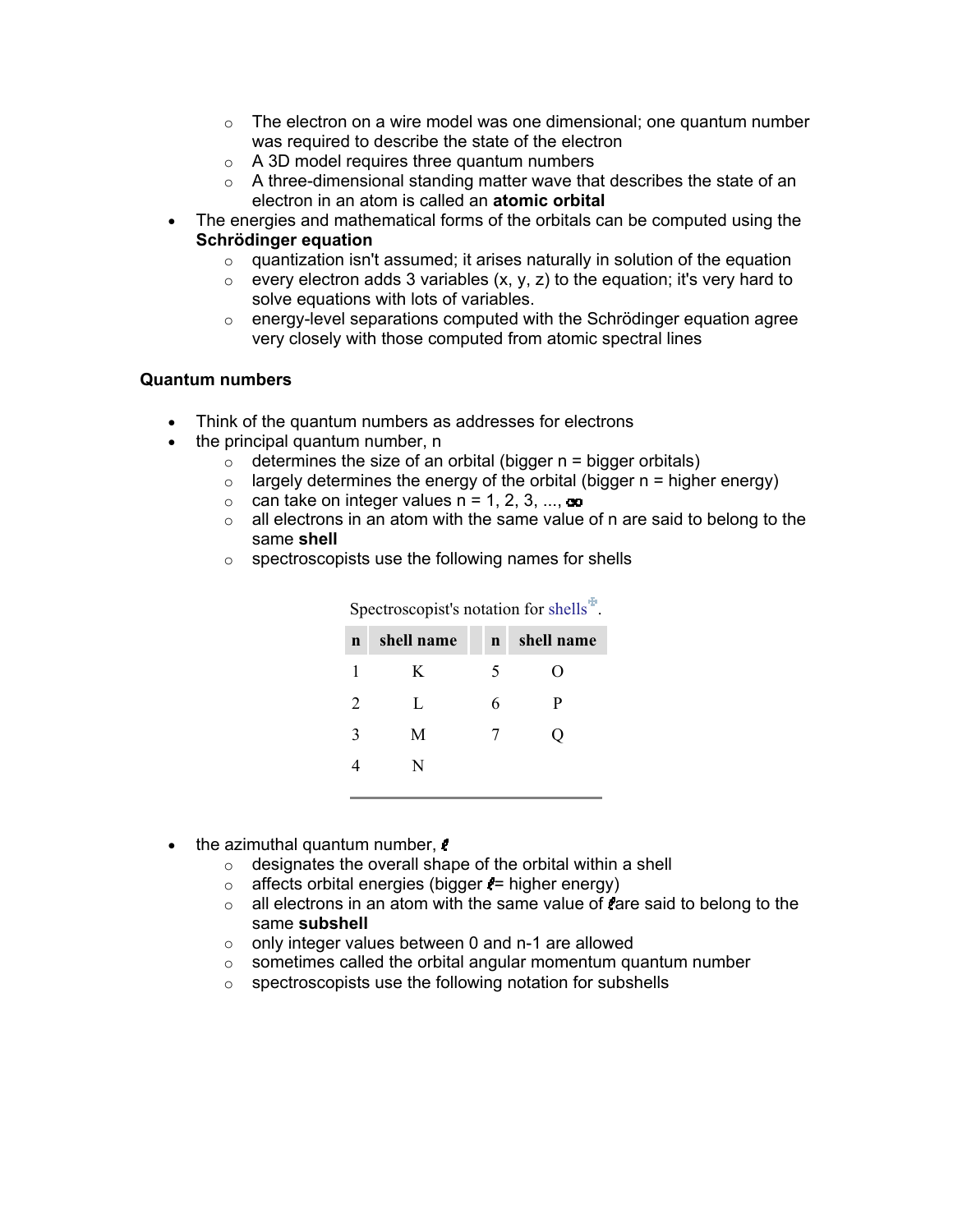| Spectroscopist's notation for subshells $\frac{b_n}{n}$ . |  |  |  |
|-----------------------------------------------------------|--|--|--|
|                                                           |  |  |  |

| ľ | subshell name |
|---|---------------|
| 0 | S             |
| 1 | p             |
| 2 | d             |
| 3 | f             |
|   |               |

- the magnetic quantum number, me
	- o determines the orientation of orbitals within a subshell
	- o does not affect orbital energy (except in magnetic fields!)
	- $\circ$  only integer values between and + are allowed
	- $\circ$  the number of m<sub>s</sub> values within a subshell is the number of orbitals within a subshell

The number of possible m<sub>*v*</sub> values determines the number of orbitals  $\overline{f}$  in a subshell.

| l | possible values of m.       | number of orbitals in this subshell |
|---|-----------------------------|-------------------------------------|
|   |                             |                                     |
|   | $-1, 0, +1$                 |                                     |
|   | $-2, -1, 0, +1, +2$         |                                     |
|   | $-3, -2, -1, 0, +1, +2, +3$ |                                     |

- $\bullet$  the spin quantum number,  $m_s$ 
	- o several experimental observations can be explained by treating the electron as though it were spinning
	- $\circ$  spin makes the electron behave like a tiny magnet
	- o spin can be clockwise or counterclockwise
	- $\circ$  spin quantum number can have values of  $+1/2$  or -1/2

#### **Electron configurations of atoms**

- a list showing how many electrons are in each orbital or subshell in an atom or ion
- subshell notation: list subshells of increasing energy, with number of electrons in each subshell as a superscript
	- o examples
	- $\circ$  1s<sup>2</sup> 2s<sup>2</sup> 2p<sup>5</sup> means "2 electrons in the 1s subshell, 2 electrons in the 2s subshell, and 5 electrons in the 2p subshell"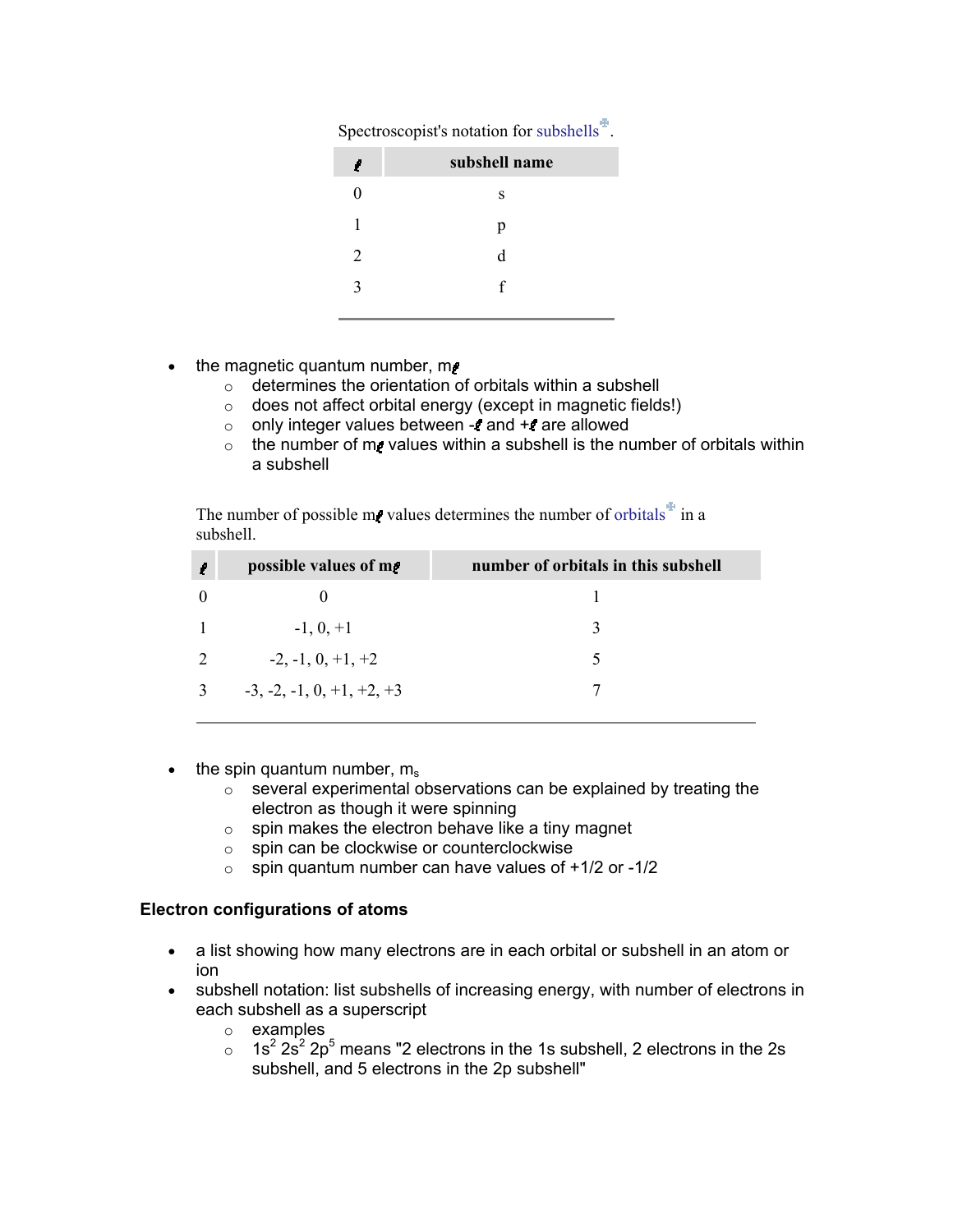- $\circ$  1s<sup>2</sup> 2s<sup>2</sup> 2p<sup>6</sup> 3s<sup>2</sup> 3p<sup>3</sup> is an electron configuration with 15 electrons total; 2 electrons have n=1 (in the 1s subshell); 8 electrons have n=2 (2 in the 2s subshell, and 6 in the 2p subshell); and 5 electrons have n=3 (2 in the 3s subshell, and 3 in the 3p subshell).
- ground state $^{\#}$  configurations fill the lowest energy orbitals first

Electron configurations of the first 11 elements, in subshell notation. Notice how configurations can be built by adding one electron at a time.

| atom                      | Z              | ground state electronic configuration |
|---------------------------|----------------|---------------------------------------|
| H                         | $\mathbf{1}$   | 1s <sup>1</sup>                       |
| He                        | $\overline{2}$ | $1s^2$                                |
| Li                        | 3 $1s^2 2s^1$  |                                       |
| Be                        |                | 4 $1s^2 2s^2$                         |
| $\mathbf{B}$              |                | 5 $1s^2 2s^2 2p^1$                    |
| $\mathcal{C}$             | $6\,$          | $1s^2 2s^2 2p^2$                      |
| $\mathbf N$               |                | 7 $1s^2 2s^2 2p^3$                    |
| $\overline{O}$            | $8\,$          | $1s^2 2s^2 2p^4$                      |
| $\boldsymbol{\mathrm{F}}$ | 9              | $1s^2 2s^2 2p^5$                      |
| Ne                        |                | 10 $1s^2 2s^2 2p^6$                   |
| Na                        | 11             | $1s^2 2s^2 2p^6 3s^1$                 |

# **Writing electron configurations**

•

- strategy: start with hydrogen, and build the configuration one electron at a time (the Aufbau principle $\mathbb{F}$ )
	- 1. fill subshells in order by counting across periods, from hydrogen up to the element of interest:

| 15              |                      | 15 |  |  |  |  |  |
|-----------------|----------------------|----|--|--|--|--|--|
| $2\,\mathrm{s}$ | 26                   |    |  |  |  |  |  |
| 35              | 36                   |    |  |  |  |  |  |
| 4s              | 40<br>3d             |    |  |  |  |  |  |
| 5s              | 50<br>4d             |    |  |  |  |  |  |
| 6s              | 6 <sub>D</sub><br>54 |    |  |  |  |  |  |
| 7s              | R                    |    |  |  |  |  |  |
|                 | г                    |    |  |  |  |  |  |
|                 | 41                   |    |  |  |  |  |  |
|                 | ñί                   |    |  |  |  |  |  |
|                 | $r \circ \sigma r$   |    |  |  |  |  |  |

2. rearrange subshells (if necessary) in order of increasing n & l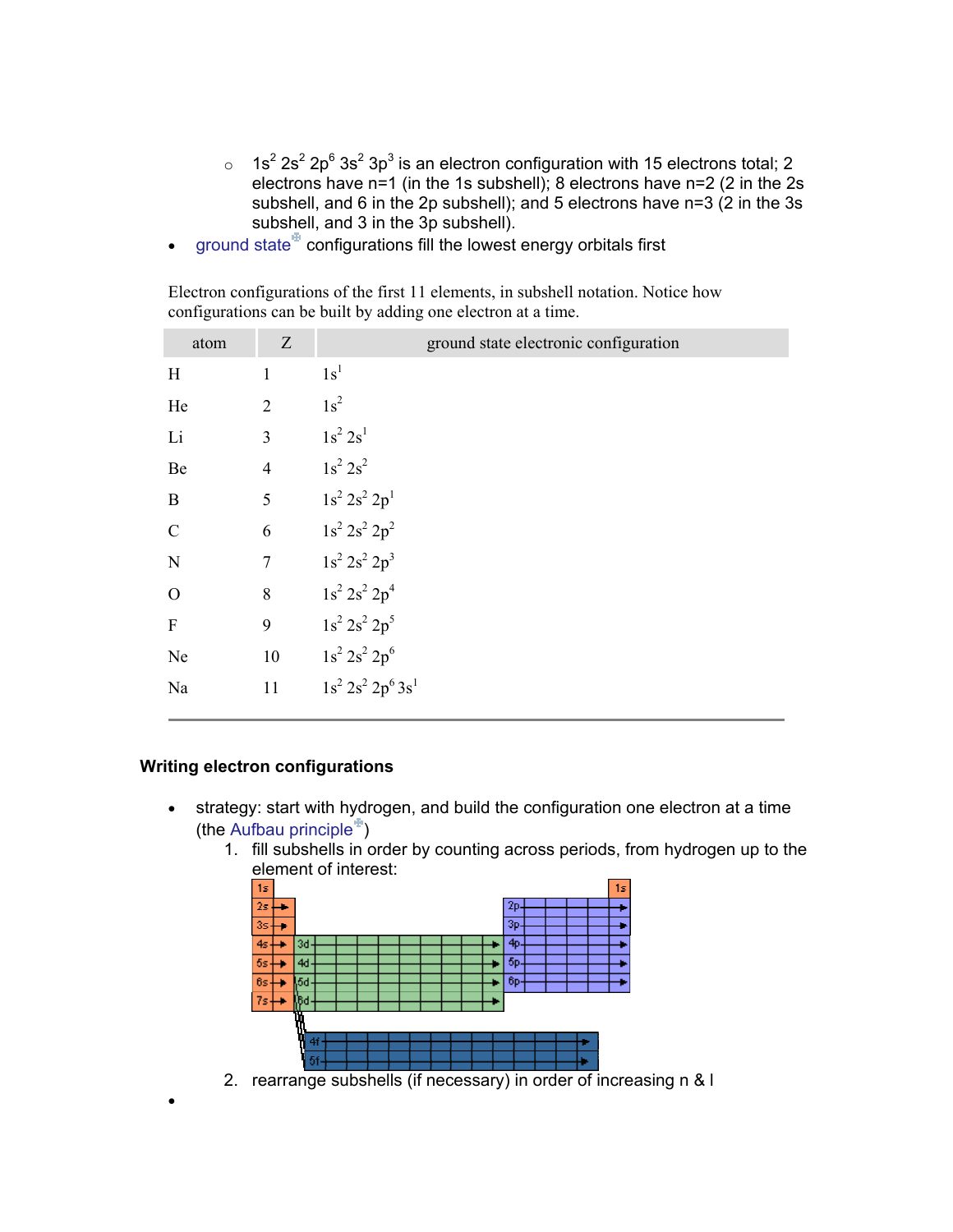- examples: Give the ground state electronic configurations for:
	- o Al
	- o Fe
	- o Ba
	- o Hg
- watch out for d & f block elements; orbital interactions cause exceptions to the Aufbau principle
	- o half-filled and completely filled d and f subshells have extra stability Electron configurations including spin
- unpaired electrons give atoms (and molecules) special magnetic and chemical properties
- when spin is of interest, count unpaired electrons using orbital box diagrams

Examples of ground state electron configurations in the orbital box notation that shows electron spins.



- drawing orbital box diagrams
	- 1. write the electron configuration in subshell notation
	- 2. draw a box for each orbital.
		- Remember that s, p, d, and f subshells contain 1, 3, 5, and 7 degenerate $\mathbb F$  orbitals, respectively.